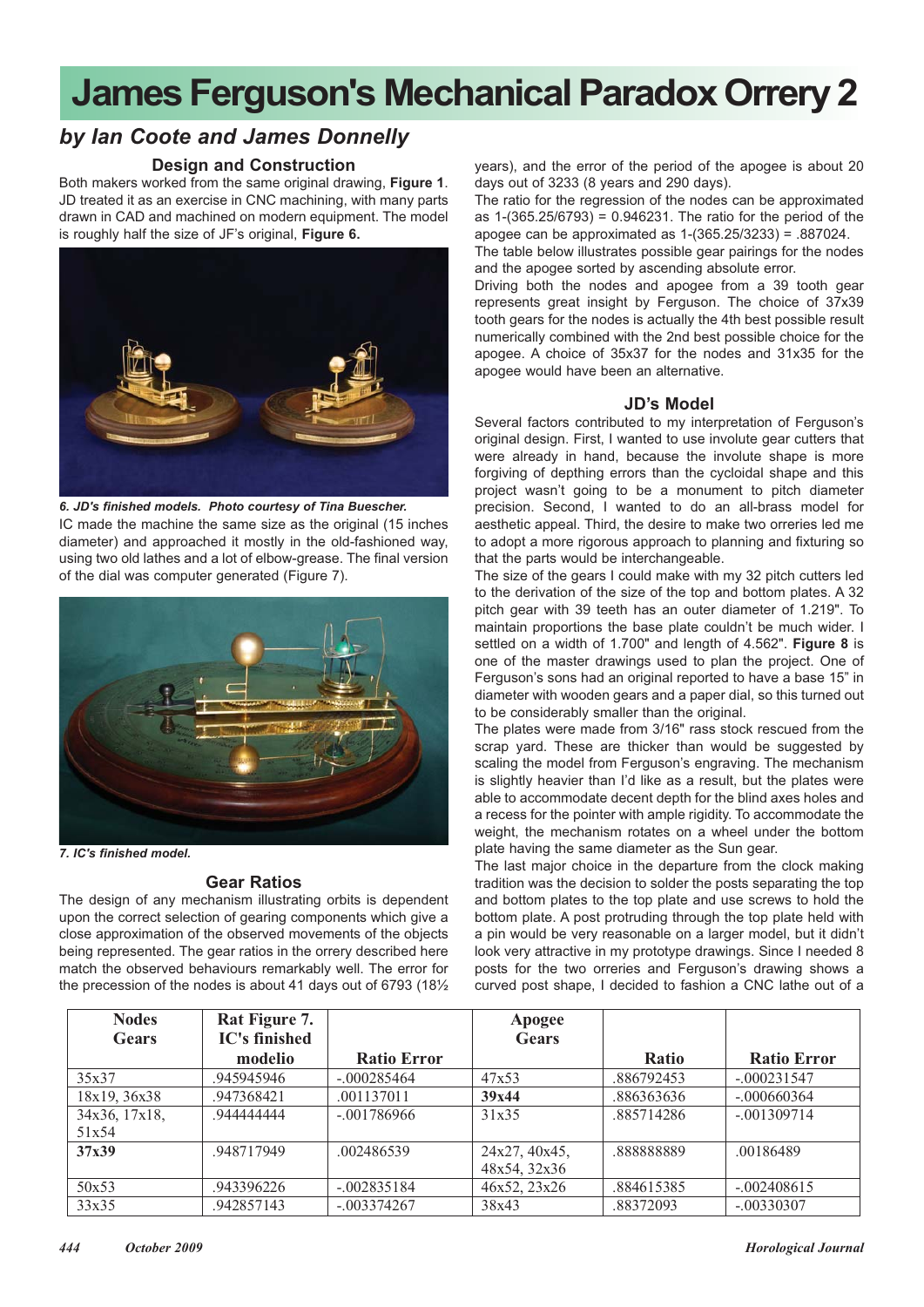

*8. Layout.*



*9. Machining the posts.*



*10. The finished post.*

Sherline headstock and my mill. I do not have a picture of the original operation, but the essence of the setup is shown in the photo, **Figure 9.** The result was a post with a shape that is somewhat faithful to the original engraving, **Figure 10**.

Since I intended to build two identical orreries, some parts were cut using CNC programs. The weakness of this approach is exposed in the shape of the pointer, which was cut with a 1/16" 2-flute end mill, **Figure 11.** My intent was to capture as much of the traditional fleur-de-lys shape suggested by Ferguson's engraving. In retrospect, these could have been cut with a fretsaw to provide tighter inside corners.

Fabrication of the round plates for the Earth, Nodes, and Apogee and the gears was facilitated by an arbor made from  $\frac{3}{4}$ " steel, shown in **Figure 12**. The arbor permitted parts to move between the lathe and mill as needed.



*11. Pointer.*



*12. Arbor for gear cutting.*



*13. Cutting a gear.*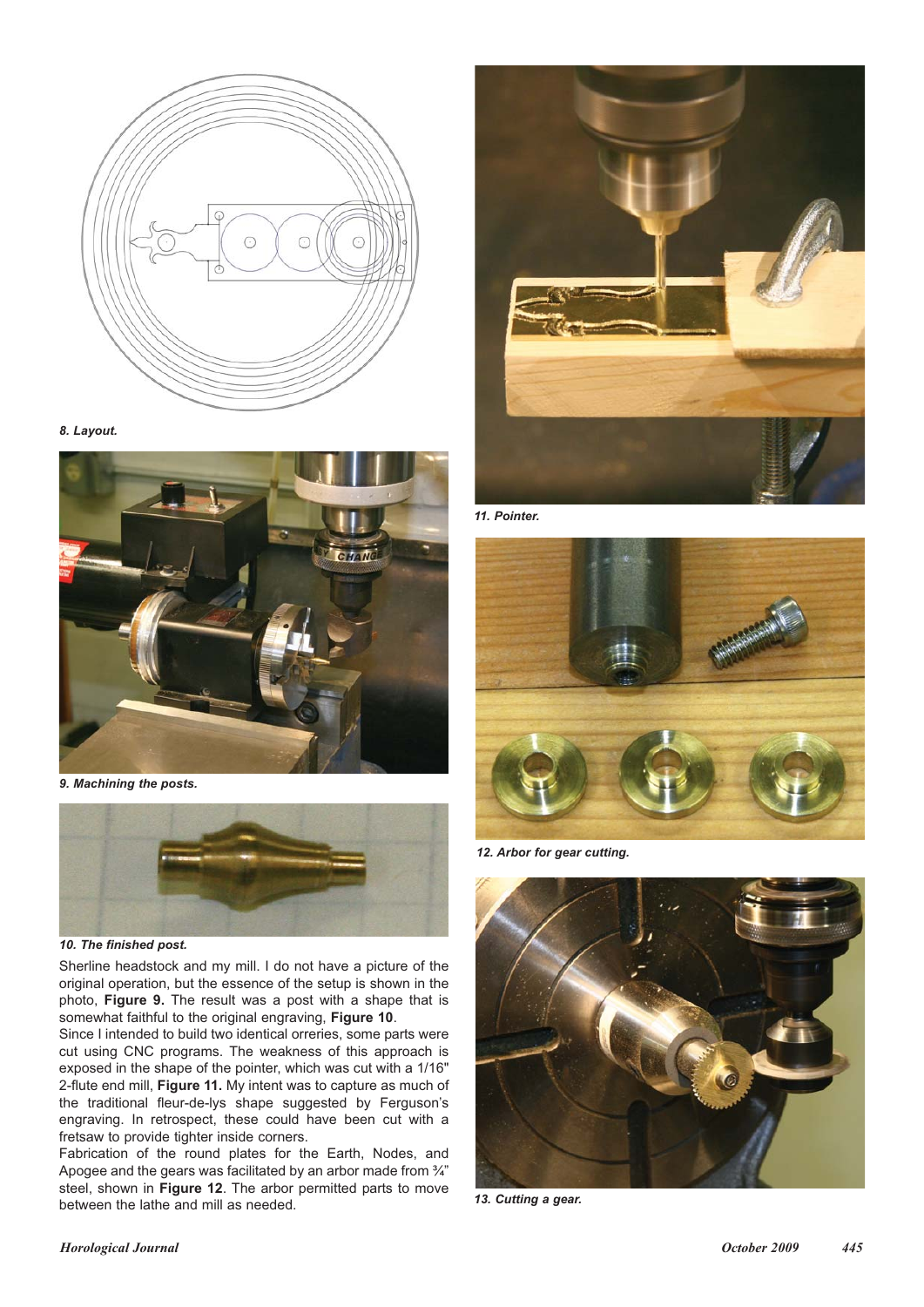

*14. Gear assembly.*



*15. Axis for spheres.*



*16. Engraver holder.*

**Figure 13** shows the gear cutting process. The rotary table has a Morse taper #3 centre that accommodates a ¾" end mill holder perfectly. Being a software engineer at heart, I wrote a Windows program several years ago that generates the G-code sequence for any gear given the pitch and tooth count, which facilitated the gear making process significantly. I used a #3 cutter for all the gears except the 44 tooth gear for the apogee, which required a #2 cutter to achieve a thinner tooth profile. The tubes that connect gears to plates were cut to length and a very tiny shoulder was turned for fitting the top plates. This shoulder is only a couple of thousands of an inch, but it keeps the plates from descending to meet the part below and facilitates a gentle press-fit assembly. Once the tubes and gears were completed, I soldered them together, **Figure 14.**

The Earth and Sun assemblies began as brass spheres purchased from a lamp repair supplier. These have a threaded mounting hole, so I turned custom axes that matched the internal threads, **Figure 15**. This was done by turning the axis diameter first, extruding the part out of the collet about a half inch at a time. The threads were cut after the reliefs were cut on either side. After soldering each sphere onto its axis, lacquer was applied and left to cure for a few days.



*17. Parts of the engraving holder.*



*18. Engraving the latitudes.*



*19. Engraving the longitudes.*

All of the engraving in this project was done with a home made spring loaded holder for a 120° diamond bit, **Figure 16.** This is a drag-engraving process – not a rotary application. The holder was fairly simple to make, and has found many uses in the shop. **Figure 17 s**hows parts before assembly. It's useful to have an assortment of springs to match the engraving force to the material.

The setup for engraving the lines on the Earth ball was tricky, but patience was rewarded with lines that matched up quite well. The latitude lines were done on the lathe, **Figure 18**. A temporary wood holder facilitated the longitude lines using the rotary table to index the ball, **Figure 19.** After the lines were engraved they were treated with Blacken-it agent to improve contrast.

Two techniques were used to improve the strength of the solder joints holding the node rings and the alignment peg for the Sun assembly. A 0.020" deep pocket was milled in the underside of the nodes ring to keep the post in place and improve the surface area for the joint, **Figure 20**. **Figure 21** shows the setup for soldering the posts. (Note that the angle is exaggerated in keeping with tradition – the actual angle would be difficult to perceive.) The alignment peg for the Sun has a 0.025" pin